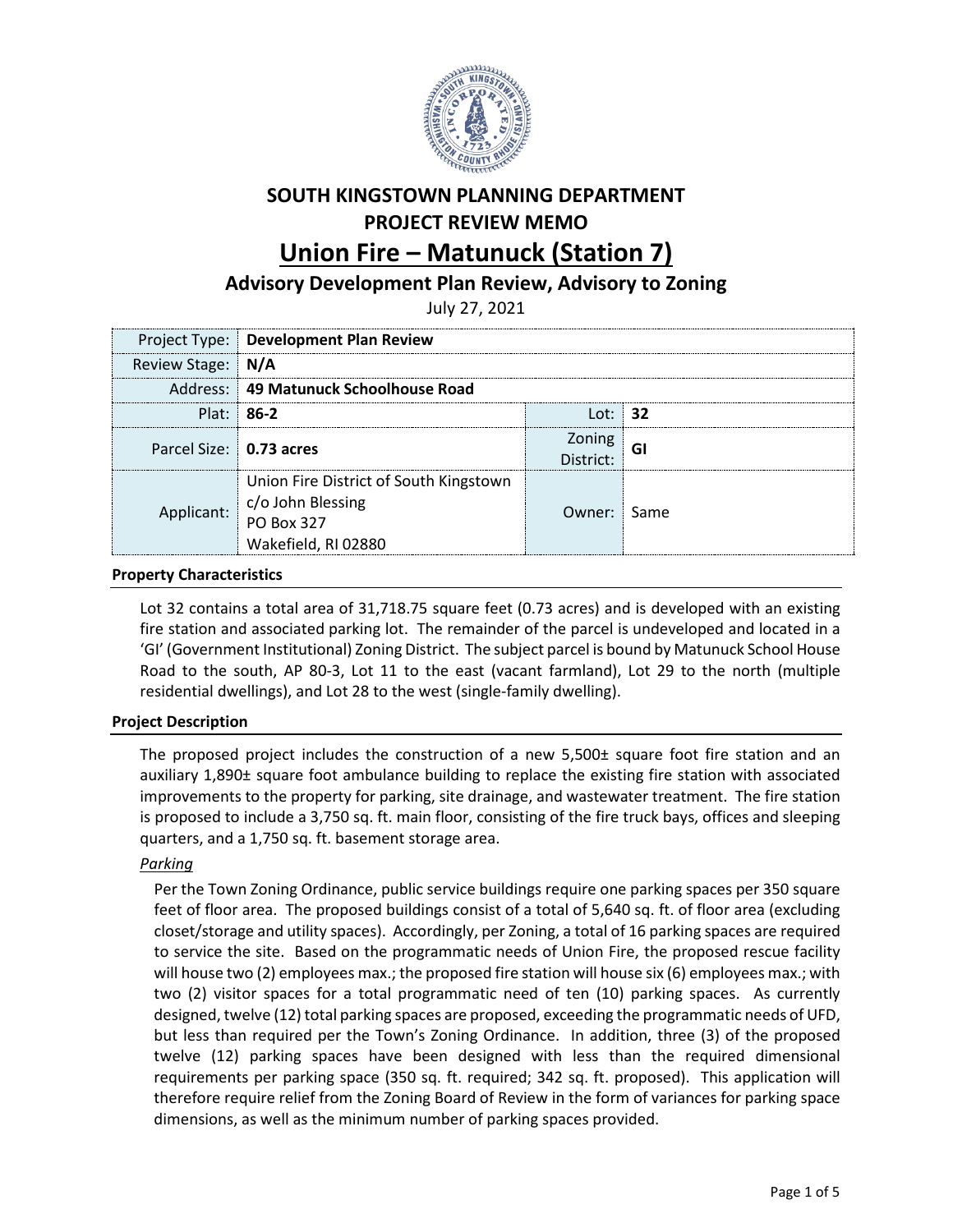## *Landscaping*

The applicant proposed limited landscape improvements on the site, however the design does not meet the requirements of the South Kingstown Land Development Regulations and will require waivers in that regard.

#### *Utilities*

*Water:* A new domestic water service and if necessary, fire protection service, will be provided to the new building from the existing main within Matunuck Schoolhouse Road.

*Sewer:* A new on-site wastewater treatment system will be designed to replace the existing cesspool servicing the existing fire station. Based on the soil evaluation test holes, the grading of the site, and the anticipated wastewater loads, a bottomless sand filter with Advantex pre-treatment pod(s) appears most suitable for this site.

*Electric/Communications:* Electric and telecommunications exist along Matunuck School House Road. Existing connections are proposed to be utilized to service the new buildings.

#### *Drainage*

Stormwater runoff from the new rooftops and pavement are proposed to be routed to one of two (2) underground infiltration systems that will ultimately discharge to an existing drainage system within Matunuck Schoolhouse Road or offsite to the north, mimicking existing conditions. A small above-ground basin is proposed at the rear to treat and infiltrate runoff from the northern-most parking/paved area. Soil erosion and sedimentation controls are proposed throughout the duration of construction to protect the adjacent roadway and properties.

#### **Waivers Required**

As proposed this application will require waivers from Article IV – Special Requirements, Section G (Landscaping – General Standards and Specifications) of the *Subdivision and Land Development Regulations.* Specifically, these waivers pertain to the following requirements:

**G.2 – Street Landscaping**. Whenever a parking or loading area adjoins a public street right-of-way, or the right-of-way of a private street which is or may be customarily used by the public as access to the parking or loading facility, a landscaped strip of land shall be constructed or maintained along the entire street frontage, except for any necessary driveways, as provided herein.

**G.3 – Perimeter Landscaping – Parking Lots and Loading Facilities.** The perimeter of the parking lot and loading facility shall be surrounded by a landscaped strip…

**G.4 – Interior Landscaping.** The interior areas of parking lots (exclusive of loading areas) shall also be landscaped. The minimum amount of interior parking lot landscaping shall be provided in accordance with the following table:

| Total Area of Parking Lot | Minimum Percent of the Total Parking Lot Area<br>That Must Be An Interior Landscaping Area |
|---------------------------|--------------------------------------------------------------------------------------------|
| 20,001 to 50,000 sq. ft.  | 8%                                                                                         |

The total area of the proposed parking lot is approximately 28,700 square feet.

**G.5 – Building Landscaping.** Pavement for parking areas, exclusive of loading areas and driveways, shall not directly abut the wall of any principal building facing any public street which provides lot frontage. There shall be a landscaped area between the parking surface and building waif of at least three (3) feet in width.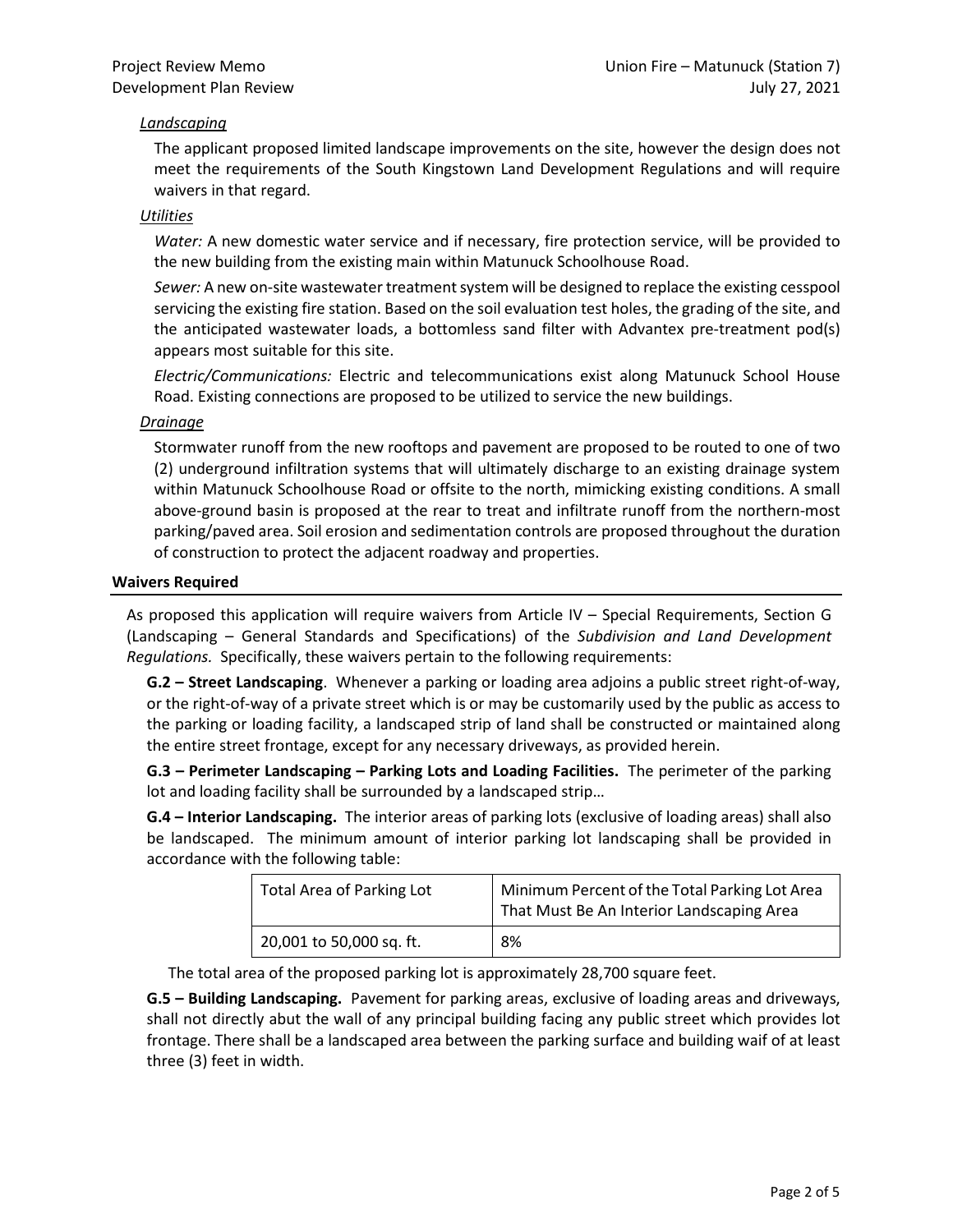#### **Regulatory Considerations**

The project is subject to the requirements of the Subdivision and Land Development Regulations primarily for landscaping standards, as well as the parking standards of Article 7 of the Zoning Ordinance:

*Subdivision and Land Development Regulations* - Article IV – Special Requirements, Section G: *Landscaping – General Standards and Specifications:*

• As outlined within the waiver section above.

*Zoning Ordinance - Article 7, Section 711: Minimum Off-Street Parking Requirements*:

- A parking space including aisles shall be no less than 350 square feet per vehicle.
- Public Service Buildings require 1 parking for every 350 square feet of floor area.

#### **Decision Deadline**

Pursuant to the Zoning Ordinance and Subdivision and Land Development Regulations, there is no deadline for Planning Board decisions on Development Plan Review applications.

#### **Review to Date**

| No TRC Review of the Development Plan at this time<br>09/09/2020 |                                   |                                                                                                                |  |
|------------------------------------------------------------------|-----------------------------------|----------------------------------------------------------------------------------------------------------------|--|
| <b>Item/Issue Discussed</b>                                      |                                   | <b>Recommendation</b>                                                                                          |  |
|                                                                  | <b>Circulation</b>                | A traffic study update is recommended to address impacts to<br>Kingstown Road from both cars and large trucks. |  |
|                                                                  | <b>Sidewalks</b>                  | Plans must be amended to show the sidewalks running through the<br>driveway.                                   |  |
|                                                                  | <b>Administrative Subdivision</b> | Approval subject to the lots being merged.                                                                     |  |
|                                                                  | <b>Utilities</b>                  | Locate all available sewer laterals on the plans for possible<br>connection.                                   |  |

#### **Required Findings**

With regard to waivers, the Regulations (Article VIII.B.1) require that the Planning Board find that:

- a. The waivers or modifications are reasonable and within the general purposes and intents of the Regulations; and,
- b. Literal enforcement of the regulation is impracticable and will exact undue hardship because of peculiar conditions pertaining to the land in question; or waiver or modification of the regulation is in the best interest of good planning practice or design as evidenced by consistency with the Comprehensive Community Plan and the Zoning Ordinance.

In accordance with Article IV.F(3) of the Subdivision & Land Development Regulations, prior to granting Development Plan Review approval the Planning Board shall find that:

- c. The granting of approval will not result in conditions inimical to the public health, safety, and welfare;
- d. The granting of such approval will not substantially or permanently injure the appropriate use of the property in the surrounding area or zoning district;
- e. The plans for such project comply with all the requirements of the Zoning Ordinance and the Subdivision & Land Development Regulations;
- f. The plans for such project are consistent with the Comprehensive Plan; and,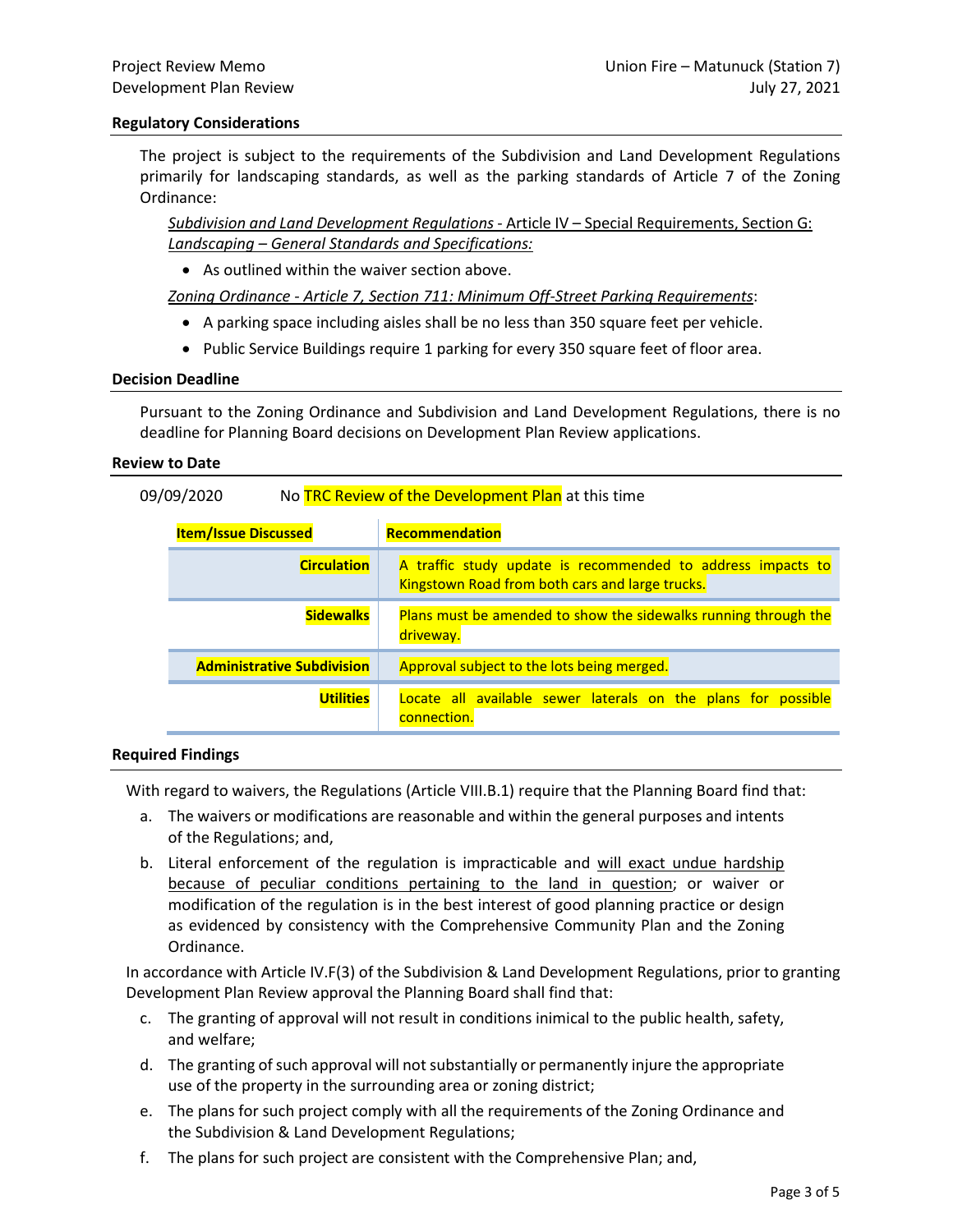g. Any conditions or restrictions that are necessary to ensure that these guidelines have been met have been incorporated into the written approval.

#### **Draft Motion**

"The South Kingstown Planning Board hereby grants advisory Development Plan approval for the Union Fire – Matunuck (Station 7) application for the construction of a new 5,500± square foot fire station and an auxiliary 1,890± square foot ambulance building to replace the existing fire station with associated improvements on Assessor's Plat 86-2, Lot 32, located at 49 Matunuck Schoolhouse Road, Union Fire District of South Kingstown, *applicant/owner.* This advisory Development Plan approval is based upon the plan set entitled *'Pre-Application Filing for Union Fire District Station 7, Matunuck,* 49 Matunuck Schoolhouse Road, South Kingstown, Rhode Island, AP 86-2, Lot 32, Sheets 1 through 3, dated July 2021, prepared by Joe Casali Engineering, Inc., 300 Post Road, Warwick, RI 02888.

This approval is based upon the following Findings of Fact and Conditions of Approval:

#### *Findings of Fact*

- a. The granting of approval will not result in conditions inimical to the public health, safety, and welfare.
- b. With the required Conditions of Approval, the granting of such approval will not substantially or permanently injure the appropriate use of the property in the surrounding area or zoning district.
- c. With the required Conditions of Approval, the plans for the project comply with all the requirements of the Zoning Ordinance and the Subdivision and Land Development Regulations.
- d. The plans for the project are consistent with the Comprehensive Community Plan.
- e. Any conditions or restrictions that are necessary to ensure that these findings have been met have been incorporated into this approval.

#### *Findings of Fact – Waivers Requested*

- f. The waivers or modifications are reasonable and within the general purposes and intents of these regulations; and,
- g. Literal enforcement of the regulation is impracticable and will exact undue hardship because of peculiar conditions pertaining to the land in question; and/or waivers or modifications of the regulations is in the best interest of good planning practice or design as evidenced by consistency with the Comprehensive Community Plan and the Zoning Ordinance.

#### *Conditions of Approval*

- 1. The Landscape Plan shall be updated to reflect the three (3) planters proposed to be located adjacent to the curb cut along the entrance to the property prior to recording of this decision.
- 2. Wastewater flow calculations based on the intensification of operations and the number of employees shall be submitted to the Department of Public Services for approval prior to the issuance of a building permit for this project.
- 3. Development of the site shall be in strict conformance with the approved site plan, including the revised landscape plan, unless amended by these Conditions of Approval.
- 4. The applicant shall obtain all required local and State permits prior to commencing construction and/or installation of site improvements.
- 5. Prior to any request for a Certificate of Occupancy, a RI registered Professional Engineer shall inspect the installation of site improvements and shall submit certification to the Administrative Officer of the Planning Board that the construction conforms to the approved plans.